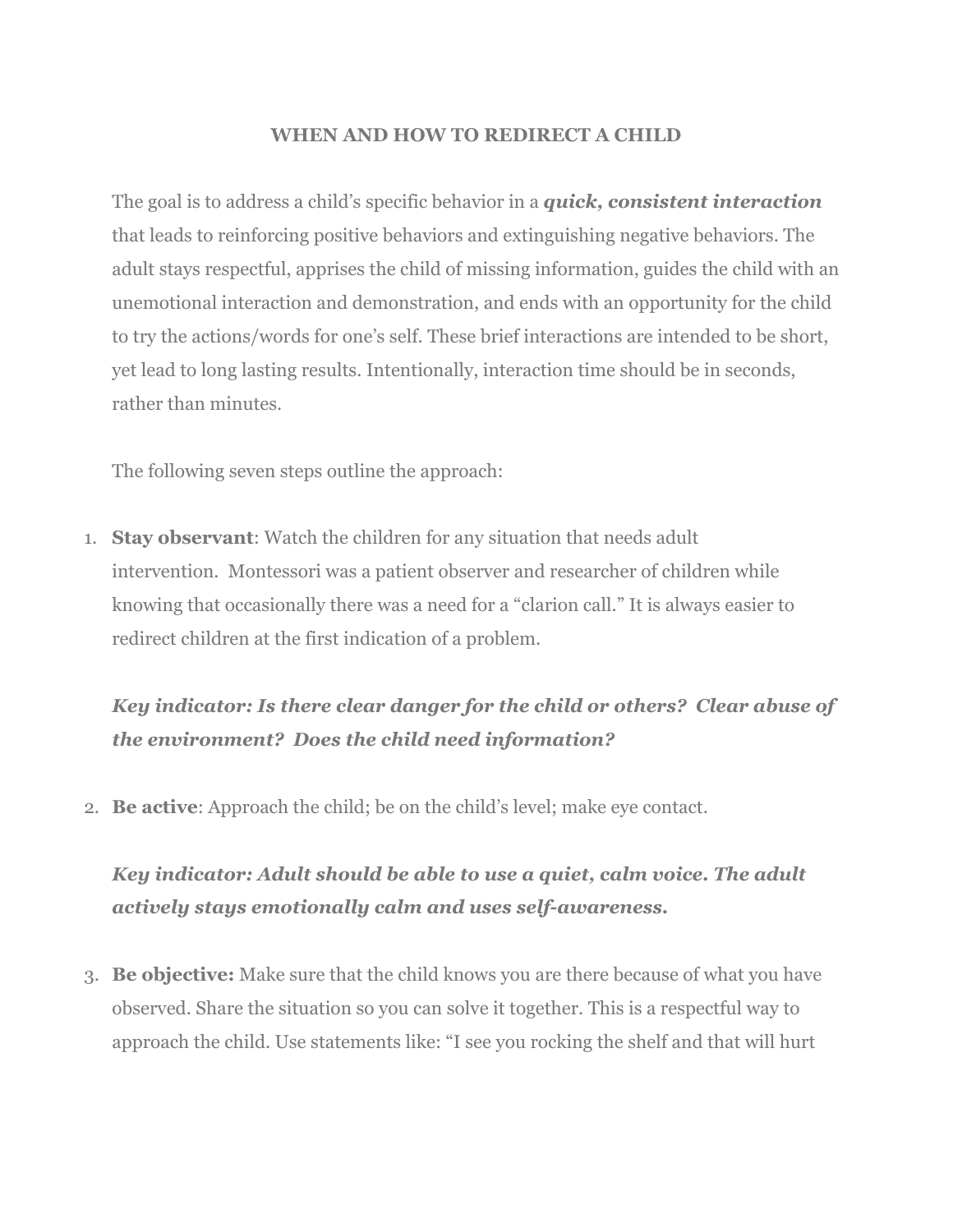someone (or yourself)." "Your friends are waiting to come down the slide," addressed to the child blocking the bottom. "That stick has a sharp point on it."

#### *Key indicator: short factual statement. The child is not "over-talked."*

4. **Clearly, quickly state the common practice, rule, or human right to the child.** These are the collaborative practices, rules or rights that have been previously established at the school. "Everyone goes down the slide to stay safe." "The class agreed that all pointed sticks are safest staying on the ground," can be a reminder to an elementary child. "At school everyone has the right to work undisturbed." "Walking down the stairs helps make sure that no one gets hurt."

### *Key indicator: statement is short; statement is not framed as a question; statement does not lead into an adult/child discussion*

5. **State the specific appropriate action that the child should do, and offer to the child the opportunity to do that action.** "Please put the sharp stick on the ground or in the trash bin." "This is the shelf where we put cups and glasses." "Please simply ask her for a turn with the jump rope when she is done."

### *Key indicator is the same as in step four*

6. **Observe the child doing the appropriate action**. This opportunity for correct practice is extremely important. This is a non-verbal stage of addressing the situation. The adult must be focused exclusively on the action and be totally present with a warm presence for the child. Stay with the child all the way to completion of the action.

*Key indicator: Adult can confirm that child has followed direction to completion. The adult is self-aware of being present with the child.*